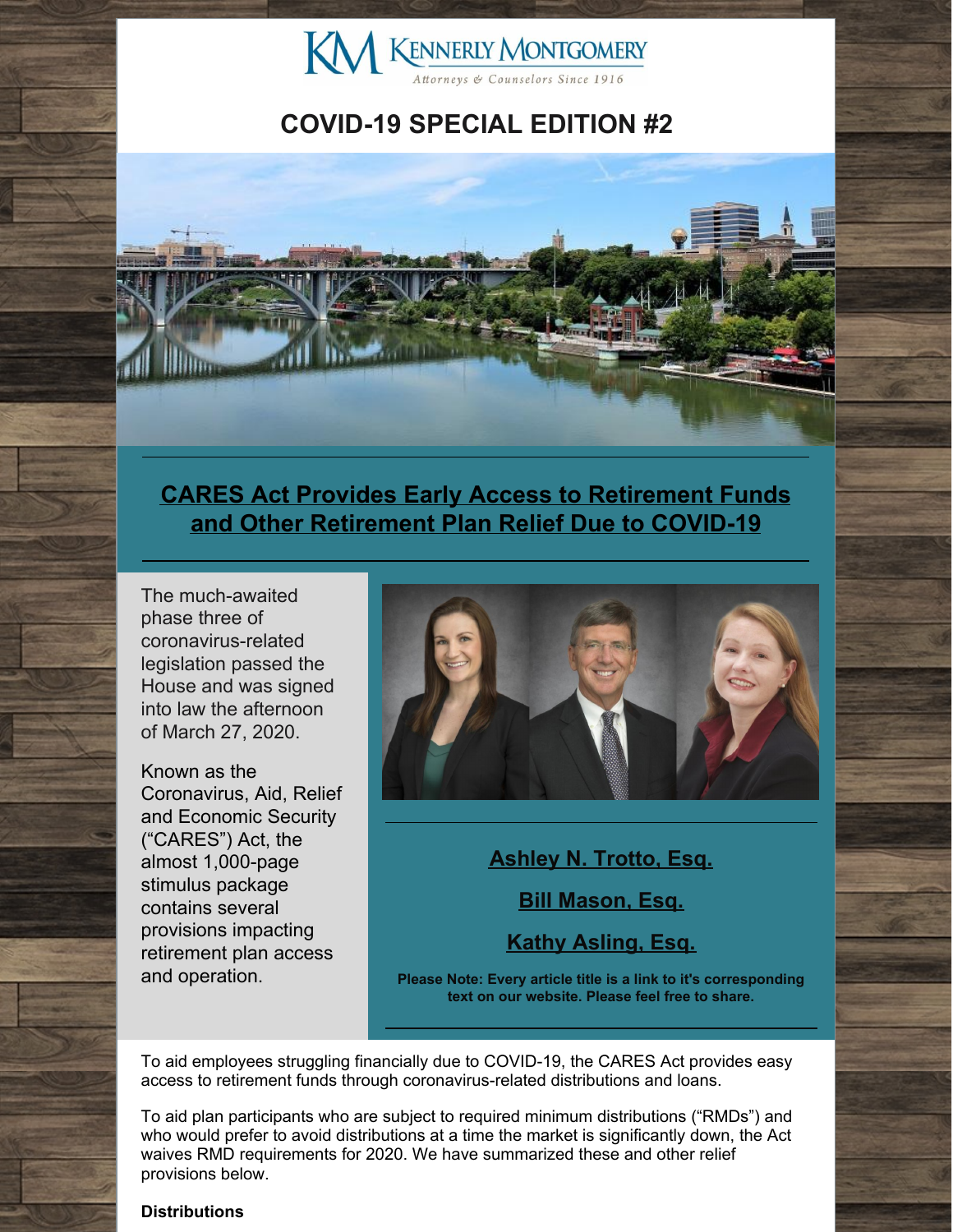The CARES Act creates a new type of hardship distribution called a "coronavirus-related distribution," which is available to plan participants who:

(1) are diagnosed with COVID-19;

(2) have a spouse or dependent diagnosed with COVID-19; or

(3) experience adverse financial consequences as a result of being quarantined, furloughed, laid off, having work hours reduced, or being unable to work due to lack of childcare resulting from COVID-19.

If coronavirus-related distributions are added to a plan, qualifying individuals may take a distribution in an amount up to \$100,000, which is exempt from the 10% early withdrawal penalty. Participants taking a distribution may spread the income tax liability over a threeyear period, as well as repay the distribution tax free over the next three years.

These provisions may be added to "eligible retirement plans," which include qualified plans (including both defined contribution and defined benefit plans), 403(b) plans, governmental 457(b) plans, and individual retirement accounts ("IRAs"). Plans may adopt coronavirusrelated distributions even if they do not otherwise permit hardship distributions.

All coronavirus-related distributions must be taken before December 31, 2020.

#### **Plan Loans**

The CARES Act also increases the loan limits to the lesser of \$100,000 or 100% of a participant's vested account balance—raised from the lesser of \$50,000 or 50% of a participant's vested account balance—for any participant who meets the eligibility conditions described above for a coronavirus-related distribution.

Additionally, any qualified participant meeting the criteria described above with an outstanding loan during the period beginning on enactment and ending December 31, 2020, may delay repayment for one year.

#### **Waiver of Required Minimum Distributions ("RMDs")**

Not all CARES Act provisions take money out of participants' retirement accounts. For participants who are concerned about the volatile stock market and who would prefer to keep funds in their accounts to give the market time to improve, the Act waives RMDS for 2020 for participants over the age of 72. The waiver applies to distributions from defined contributions plans, including 401(k), 403(b), and governmental 457(b) plans, as well as IRAs.

#### **Amendments**

The Act permits a retirement plan to implement these changes immediately, so long as the plan is amended to incorporate the changes on or before the last day of the first plan year beginning on or after January 1, 2022 (i.e., before December 31, 2022 for a calendar year plan). Governmental plans have an additional two years to adopt an amendment.

#### **Funding Delay for Defined Benefit Plans**

Employers facing minimum funding deadlines for their defined benefit pension plans while suffering from reduced income due to COVID-19 also see some relief. The CARES Act delays 2020 minimum funding deadlines for plans subject to the Employee Retirement Income Security Act ("ERISA") to January 1, 2021.

Generally, employers must contribute the minimum required contribution no later than  $9\frac{1}{2}$ months following the end of a plan year, which is September 15 for a calendar year plan. The Act delays the due date for any minimum funding due during 2020 to January 1, 2021. The required contribution must be contributed by January 1, 2021, with interest calculated from the original due date.

#### **Expansion of DOL Authority to Delay Deadlines**

Finally, the CARES Act expands the authority of the DOL to delay certain deadlines under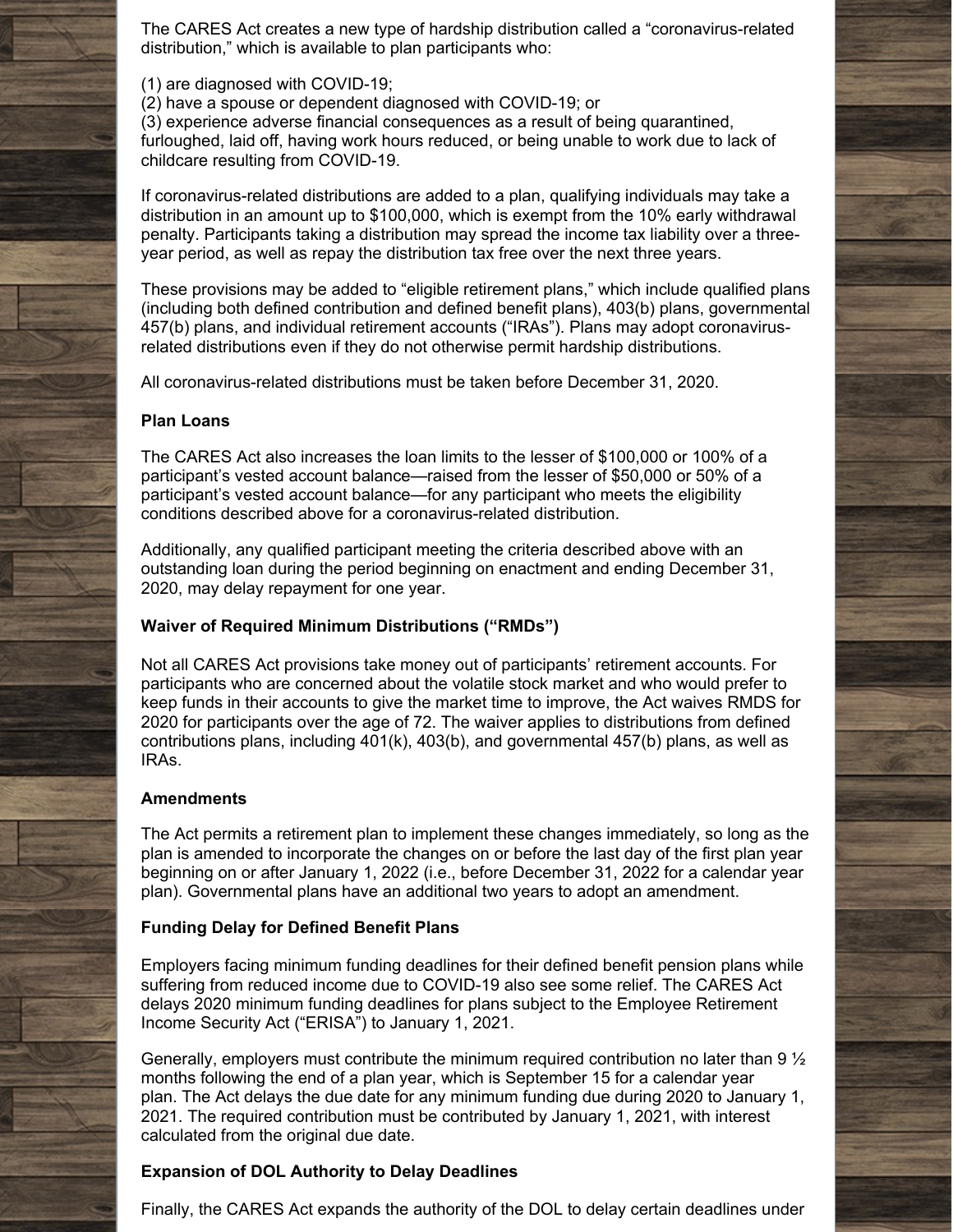ERISA to include a public health emergency declared by the Secretary of Health and Human Services under the Public Health Service Act.

Our attorneys are continuing to monitor the impact of the ever-changing COVID-19 landscape to employers. If you have questions, please reach out to us at 865-546-7311.

# **DOL Provides Limited Guidance on New Families First [Coronavirus](http://www.kmfpc.com/Articles/dol_provides_limited_guidance_on_new_families_first_coronavirus_response_act.aspx) Response Act**

Although formal regulations will not be released until sometime in April, the DOL issued some guidance this week in the form of frequently asked questions ("FAQs"), providing answers to at least some of the questions arising from the Families First Coronavirus Response Act ("FFCRA") passed last week. Here are some highlights of what we learned:

(1) The paid leave provisions apply only to leave taken between April 1, 2020, and December 31, 2020. Any leave taken before April 1 will not be covered by the FFCRA. Thus, if an employer voluntarily provided paid leave prior to April 1 for reasons that are covered by the FFCRA, it may not take a tax credit for that paid leave.

(2) Employers with common ownership may be joined for purposes of determining the 500-employee threshold if their businesses are interrelated. Two separate rules come into play in determining whether each corporation or business entity is treated as a single employer.

a. If two or more employers meet the integrated employer test under the Family and Medical Leave Act ("FMLA"), then the combined companies will be treated as a single employer for purposes of the emergency family and medical leave expansion.

b. If two or more employers are considered joint employers under the Fair Labor Standards Act ("FLSA"), then they will be treated as a single employer for purposes of the emergency paid sick leave. Controlled groups and affiliated service groups should carefully review these rules to determine whether they will be combined for purposes of the FFCRA.

(3) Employers with less than 50 employees may be eligible to request an exemption from providing child-care related sick leave and expanded family and medical leave if providing the leave would jeopardize the viability of the business as a going concern. The DOL intends to establish criteria for such an exemption in the coming regulations. Currently, it does not appear that the DOL is providing an exemption to small employers for other types of sick leave covered by the FFCRA.

(4) If an employee normally works overtime, that overtime must be included in the paid leave calculation under the FFCRA.

(5) The rate of pay for purposes of determining paid leave under the FFCRA is the regular rate over a period of up to six months prior to the date an employee takes leave, and it includes commissions, tips, etc. paid over that time period.

(6) Paid sick leave is capped at 80 hours, even if an employee has more than one qualifying reason for the leave. For example, if an employee takes 80 hours of paid sick leave to care for a child whose school is closed, that employee cannot take an additional 80 hours for his own self-quarantine that occurs after the original leave.

(7) Paid sick leave and paid expanded family and medical leave may be stacked, such that an employee who takes time off to care for a child whose school or place of care is closed due to COVID-19 may receive a total of twelve weeks of paid leave (at 2/3 of the regular rate of pay).

You can read the full FAQs [here](https://www.dol.gov/agencies/whd/pandemic/ffcra-questions). Please feel free to reach out to us at 865-546-7311 if you have questions about how your business is impacted by these new rules.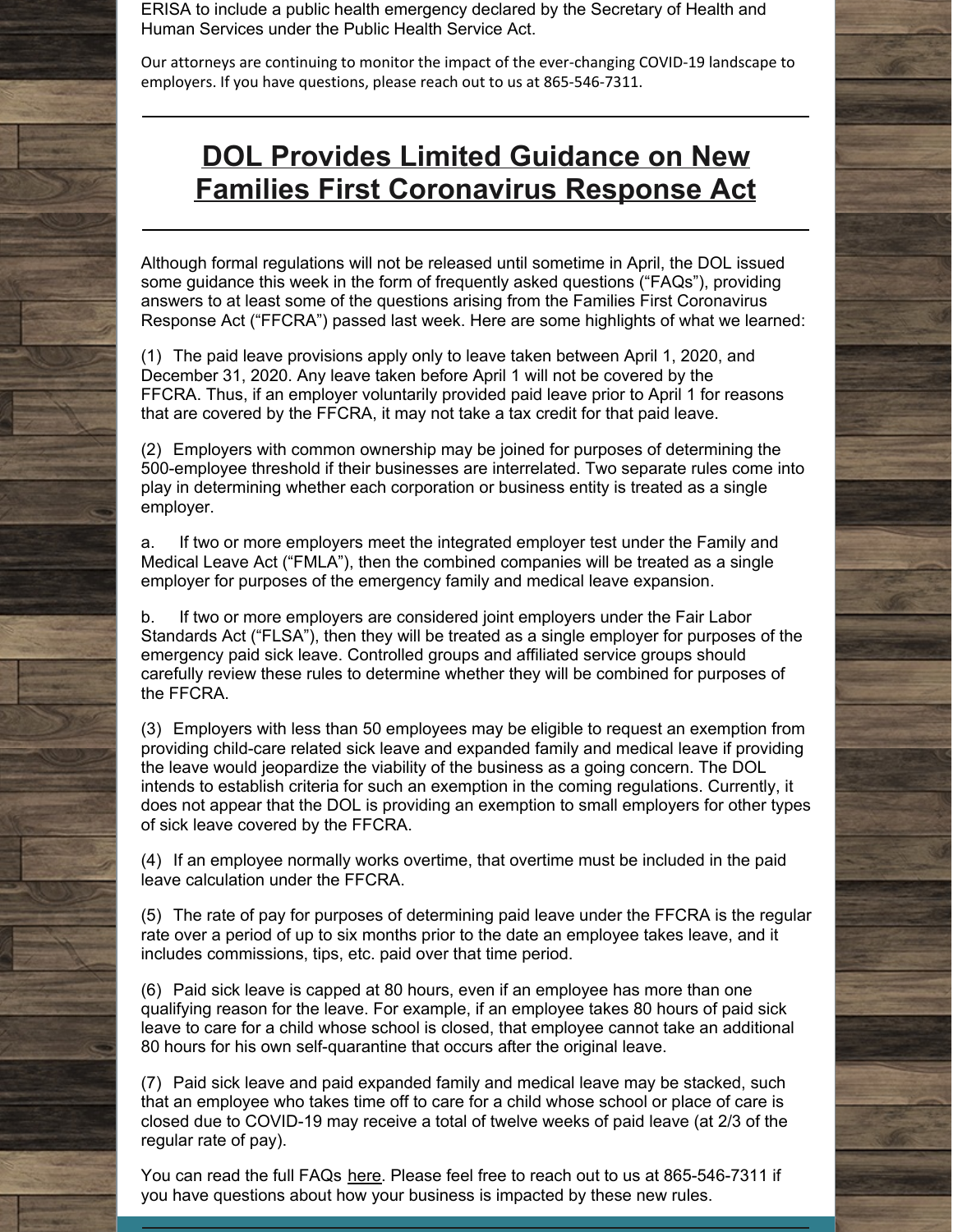### **A Summary of the Families First [Coronavirus](http://www.kmfpc.com/Articles/a_summary_of_the_family_first_coronavirus_response_act_for_employers_and_employees.aspx) Response Act for Employers and Employees**

At Kennerly Montgomery, we're watching the unfolding events around the COVID-19 outbreak just as closely as you are. We know you have questions and our attorneys are looking for the answers. On March 6, phase one of a multi-phase coronavirus relief package, known as the Coronavirus Preparedness and Response Supplemental Appropriations Act, became law offering \$8.3 billion in emergency funds for federal agencies as they respond to the crisis.

On March 19, phase two, the Families First Coronavirus Response Act (the "Act"), was signed into law. Of the chief inclusions, Congress made testing for the coronavirus free without deductibles or copayments under group health plans and governmental insurance programs, and it also provided waivers for certain programs relating to school lunch programs and SNAP benefits.

However, the most important codifications for both employers and employees are the introduction of mandatory paid sick leave and an emergency expansion of the Family and Medical Leave Act ("FMLA"). These new requirements are effective April 2, 2020, and they automatically expire December 31, 2020.

Pursuant to the Act, employers with less than 500 employees must provide FMLA leave to an employee who is unable to work (including telework) due to a need to care for a child (under 18) if his/her school or place of care has been closed due to COVID-19. The first 10 days of this leave is unpaid. After the first 10 days, the leave is paid at 2/3 of the employee's regular rate of pay, not to exceed \$200 per day or \$10,000 in the aggregate. Because this leave is under the FMLA, the employee's job is protected and guaranteed upon return

The emergency paid sick leave provisions apply to employers with less than 500 employees and to all public agencies. Such employers must provide employees two weeks of paid sick leave for specified purposes. Two-weeks means 80 hours for full time employees and the average number of hours generally worked in a two-week period for part-time employees. An employee is entitled to paid sick leave if:

- 1. The employee is subject to a federal, state, or local quarantine or isolation order related to COVID-19;
- 2. The employee has been advised by a health care provider to self-quarantine due to concerns related to COVID-19;
- 3. The employee is experiencing symptoms of COVID-19 and is seeking medical diagnosis;
- 4. The employee is caring for an individual who is subject to an order described in (1) or has been advised as described in (2);
- 5. The employee is caring for a child if the school or place of care of the child has been closed or is unavailable due to COVID-19 precautions; or
- 6. The employee is experiencing any other substantially similar conditions specified by the Secretary of Labor or Health and Human Services.

The required rate of compensation is generally the employee's regular rate of pay. However, for uses described in (4), (5) or (6) above, the employee's required rate of compensation shall generally be 2/3 of the employee's regular rate of pay. Paid sick leave under the Act shall not exceed \$511 per day (\$5,110 in the aggregate) for uses described in  $(1)$ ,  $(2)$ , or  $(3)$  above or \$200 per day  $(\$2,000$  in the aggregate) for uses described in  $(4)$ , (5), or (6) above.

Leave is available to all employees, regardless of tenure, and employers cannot require an employee to use other paid leave provided (e.g., PTO) before the employee uses the emergency leave provided under the Act.

Employers must provide notice of the new leave rules. The Act directed the Department of Labor ("DOL") to publish a model notice within seven days. The DOL is also allowed in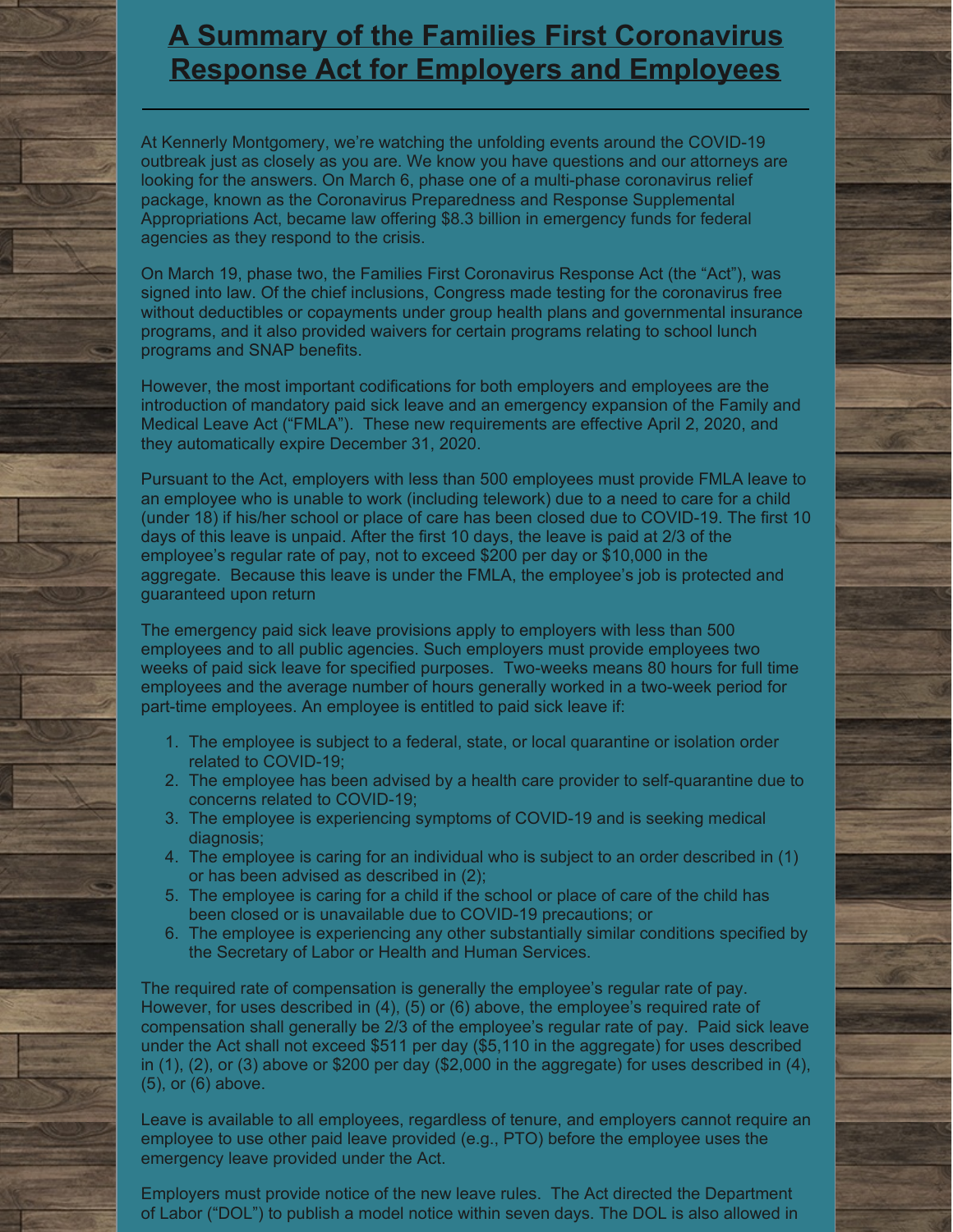the Act to regulate whether or not these new leave rules will apply to employers with 50 or less employees; however, no timeline has been introduced on whether or not they will exempt these employers. As of right now, they do apply—we will keep you informed if this changes.

In the broadest of terms, employers are entitled to a payroll tax credit against the employer portion of the tax imposed by IRC § 3111—old age, survivors, and disability insurance ("social security") taxes—for each calendar quarter in an amount equal to 100% of the qualified sick leave wages paid with respect to such calendar quarter. Sick leave provided to employees under the Act shall not be considered wages for social security tax (IRC § 3111) purposes.

Congress is currently considering additional legislation to provide relief to individuals impacted by the pandemic. We will continue to provide updates as more information becomes available regarding phase three and the aforementioned DOL forthcoming models and regulatory updates.

## **Leave Policy Review: [Coronavirus](http://www.kmfpc.com/Articles/leave_policy_review_coronavirus_covid-19.aspx) (COVID-19)**

Here are six points you need to consider in reviewing your sick, annual, PTO, or unpaid leave policies as COVID-19 continues to spread:

1) Review your worker's compensation rules on occupational illness.

- Did one of your employees recently travel to a highly concentrated area, foreign or domestic, for business reasons? You may be on the hook.
- If one of your public-facing employees receives the virus through community exposure—whether they're cashiers, healthcare workers, or in hospitality and food service—what happens next?

2) Leave Policy for those with symptoms.

- The Centers for Disease Control and Prevention has encouraged employers to establish "non-punitive" policies that allow employees to self-quarantine instead of powering through their symptoms.
- Your policy should include whether or not to ask people with common symptoms of similar diseases (e.g. the common cold, allergies, or the flu) to self-quarantine.
- Will you require employees to use and/or exhaust accrued PTO if they are unable to work due to illness or are unable to work remotely?

3) Leave Policy for those exposed without symptoms, either through the diagnosis of a relative, friend, co-worker, or attendance at an event or through domestic or foreign travel.

Will you require employees to use and/or exhaust accrued PTO if they are unable to work remotely?

4) Leave Policy for those who have not been directly exposed but wish to stay home.

- Employees affected by school closures, etc.
	- Will you require employees to use and/or exhaust accrued PTO if they are unable to work remotely?
- Employee is simply worried about potential exposure at work.
	- How will your policy address this in a clear way?

5) Do policies apply differently for higher-risk employees (e.g. the elderly, pregnant, or already sick)?

6) How will office closure due to COVID-19 affect pay for hourly and salaried employees?